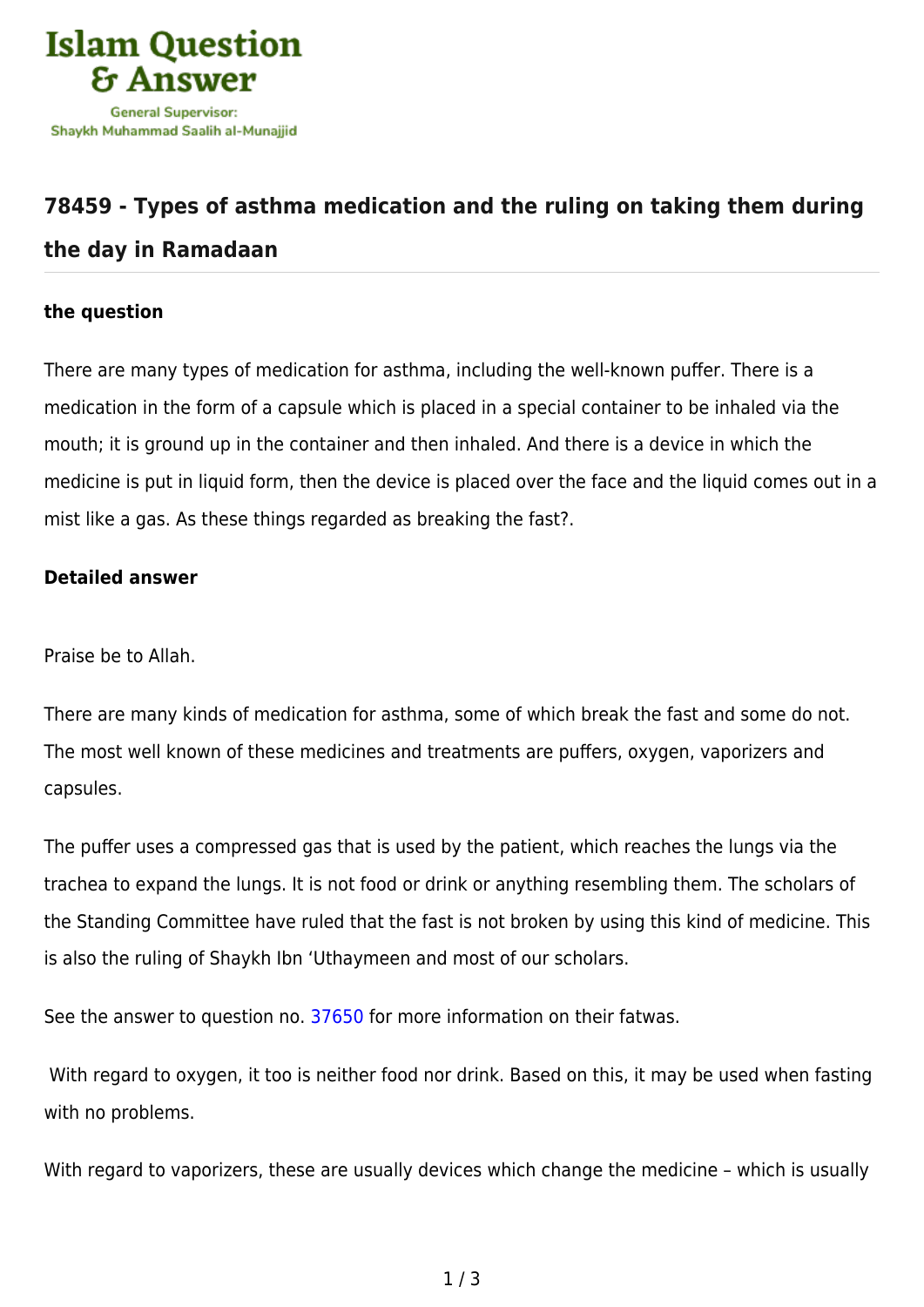

carried in a sodium base – from liquid to gas and fine particles. The medicine is placed in a small vessel and when the device is activated, air is blown at high speed which causes the medicine to turn into a gaseous form, so it can be inhaled by the patient either via a mask that is placed over the mouth, or by means of a small tube that is placed inside the mouth.

It is inevitable that some drops of water and salt will reach the stomach via this device, and the patient will not be able to avoid that. Based on this, if he uses this method, he should break his fast and he should make up that day later on.

Capsules contain the medicine in the form of a fine powder. These capsules are placed inside a special device which crushes the capsules in order to release the medicine, which is inhaled from the device via the mouth. Using these capsules invalidates the fast, because some of this powder mixes with the saliva and goes down into the stomach.

Shaykh Muhammad al-Saalih al-'Uthaymeen (may Allaah have mercy on him) was asked:

Some people have asthma and need to use puffers when fasting. What is the ruling on that?

He replied:

 Some people are affected by constriction of breathing which is known as asthma. We ask Allaah to keep us and them safe and sound. Two types of medicine are used, one of which is known as capsules. This type breaks the fast because it is a powder that has substance and can enter the stomach. The fasting person should not use it in Ramadaan except in the case of necessity. If he uses it in the case of necessity then he has broken his fast and may eat and drink for the rest of the day, and make up another day in its place. If it so happens that this sickness is ongoing, then he is like an old man who has to feed one poor person for each day, and he does not have to fast.

The second type of asthma medicine is a gas which contains nothing but air which opens the airways so that the person can breathe easily. This does not break the fast; the fasting person may